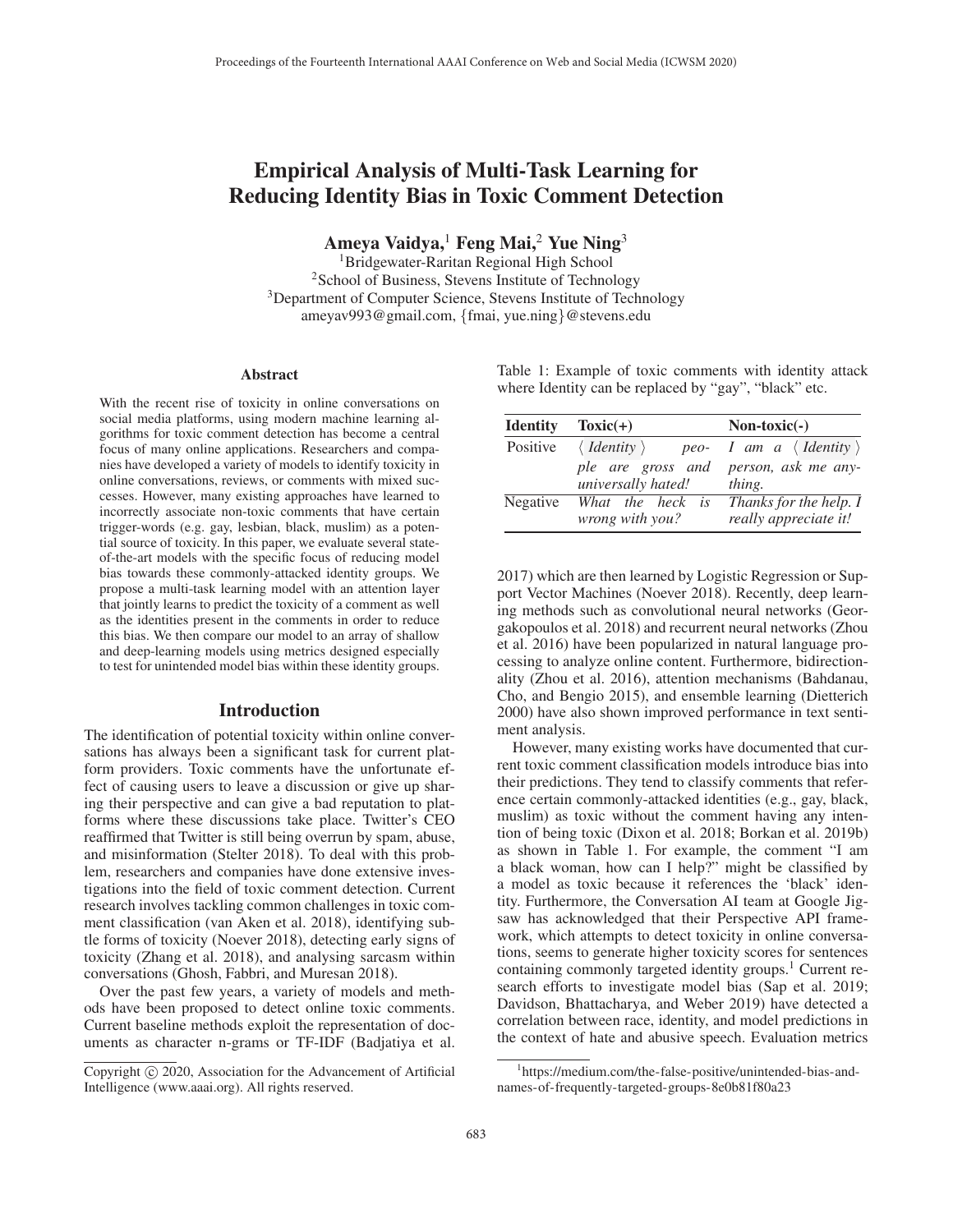have also been developed to test specifically for implicit model bias (Dixon et al. 2018). However, not many novel mitigation solutions have been proposed within current research efforts, which is something that we hope to contribute with the proposal of our model.

In this paper, our main focus is to reduce the false positive rate on non-toxic comments that make reference to identities known historically and empirically to introduce model bias. Our empirical analysis focuses specifically on the improvement of the following identities because of their tendency to be associated with a high false positive rate: gay, lesbian, bisexual, transgender, black, muslim, and jewish. To deal with this challenge, we propose a multi-task learning framework that simultaneously identifies toxicity and identity information within a comment. Learning these tasks jointly will allow the model to share common patterns and better distinguish between toxic and non-toxic comments that reference these identities. This paper also aims to evaluate various shallow and deep learning models adapted from existing literature, including logistic regression and recurrent neural networks, on the task of mitigating bias. We evaluate the proposed multi-task learning model and other deep learning methods on a dataset of 1,804,874 unique comments published by Google Jigsaw during Kaggle's Unintended Bias in Toxicity Classification Challenge.<sup>2</sup> To keep our focus on mitigating unintended bias, we utilize a set of evaluation metrics that are specifically designed for measuring bias in the model outputs.

The ultimate goal of our research is to help maintain the civility of conversations on common social media platforms while minimizing the amount of non-toxic comments that are classified as toxic. Our main contributions are summarized as below:

- 1. We perform an empirical study for a multitude of classifiers on a new public dataset containing over 1.8 million comments. We also compare classifiers with the specific focus of reducing unintended model bias within online conversations.
- 2. We propose a multi-task learning model that outperforms other models at mitigating unintended bias, especially for certain identities that historically bring a high rate of false positives. The attention layer included in the multitask learning model allows us to capture hidden state dependencies and distinguish between toxic and non-toxic comments. We also employ a custom-weighted loss function that allows our model to increase penalization on false positive mistakes.
- 3. We analyse the classifiers' predictions on a variety of evaluation metrics. These measures include F1-measures and the AUC-ROC score. In addition, we evaluate our models on metrics designed specifically for unintended model bias: Generalized Mean Bias AUC, Subgroup AUC, and BPSN AUC. We also compare non-toxic and toxic comments across models and with Google's Perspective API.

In the following sections, we will introduce the related work and the investigated dataset followed by the proposed multi-task learning framework. Then we discuss the experimental evaluation and results. Finally we conclude our work with future directions.

## Related Work

In this section, we will briefly review recent developments in multi-task learning. We will then focus on new attempts on toxic comment classification and identity bias in natural language processing models.

#### Multi-Task Learning

Multi-task learning (Caruana 1998; Argyriou, Evgeniou, and Pontil 2007) has been widely studied and applied in natural language processing (NLP) (Collobert and Weston 2008; Deng, Hinton, and Kingsbury 2013), computer vision, and other machine learning applications (Ramsundar et al. 2015). In deep learning models, multi-task learning is usually implemented by either sharing hidden layer model parameters (Long et al. 2017) or regularizing parameters among related tasks to be similar (Duong et al. 2015). Recent works show that multi-task learning can improve performance on various NLP tasks while revealing novel insights about language modeling (Søgaard and Goldberg 2016). In terms of network architecture, our work is closest to the LSTM-based multi-task learning frameworks (Liang and Shu 2017; Suresh, Gong, and Guttag 2018). However it is known that the performance of multi-task learning is task specific (Misra et al. 2016). Which framework is more effective at teasing out identity information while detecting toxic comments is an open empirical question.

#### Toxic Comment Detection

Machine learning for detecting toxic comments has been a significant focus in Natural Language Processing research over the past few years. This is in part due to the availability of large corpora of online social interactions. Wikimedia Foundation (Wulczyn, Thain, and Dixon 2017) released an annotated dataset of personal attacks, toxic messages, and aggression from the English Wikipedia Talk pages. Google Jigsaw also published two Kaggle competitions which have allowed researchers to gain access to datasets with 2.5 million training examples of toxic comments. In terms of methods, most research takes a text classification approach similar to sentiment analysis and spam detection (Mishra et al. 2018; Davidson et al. 2017; Wulczyn, Thain, and Dixon 2017). These methods rely on document features (readability, emotion, sentiment, n-grams), author features (demographics, social network positions), or contextual features (the relationship of a document to others) to train classifiers.

More recent research advances toxic comment detection models on two fronts. Some studies move beyond using documents as the units of analyses and model the behavior of the users (Cheng, Danescu-Niculescu-Mizil, and Leskovec 2015), or take a more proactive approach to detect online conversations that are susceptible to escalation (Zhang et al.

<sup>&</sup>lt;sup>2</sup>https://www.kaggle.com/c/jigsaw-unintended-bias-intoxicity-classification/overview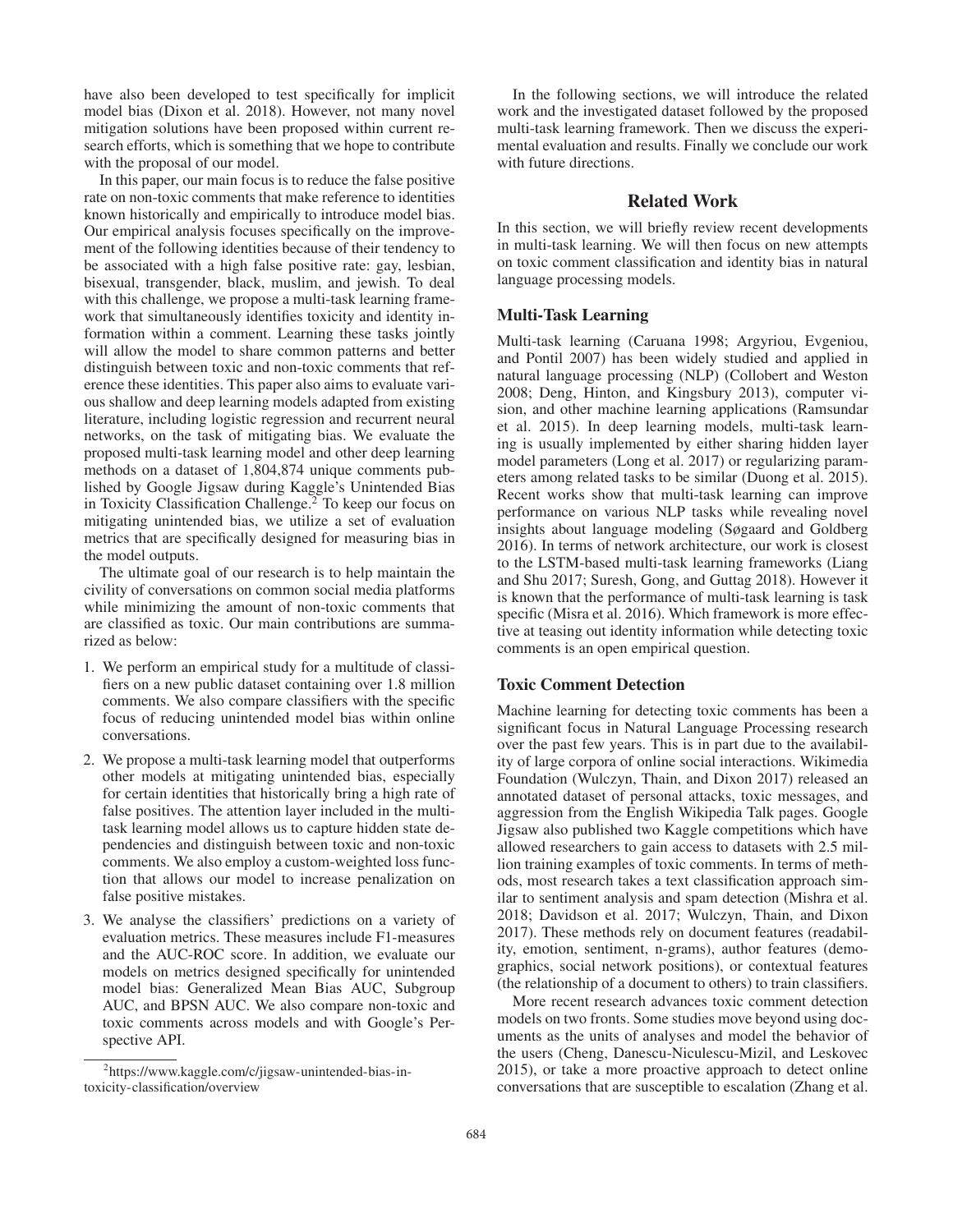

Figure 1: Percentage distribution of toxicity labels in the dataset. X-axis is the interval of toxicity scores (e.g.  $(0)$ =[0,0.1)) and Y-axis is the combined percentages of comments in each interval. It shows a clear imbalanced distribution of toxic and non-toxic comments in the dataset.

2018). Another stream of work uses neural network models to classify toxic comments and has shown impressive results (Georgakopoulos et al. 2018; Chen, McKeever, and Delany 2019; Elnaggar et al. 2018; Srivastava, Khurana, and Tewari 2018). Although these new models can achieve good performance without hand-crafted features, a potential downside is that the decisions made by the classifiers are more opaque. When the model is deployed, it may conflate identity attacks with identity disclosures, and make a biased decisions against the latter. Our work extends this stream of research and uses multi-task learning to explicitly account for the identity bias.

#### Unintended Identity Bias in NLP Models

A growing number of studies have called attention to the identity related biases in natural language models. Several studies have highlighted how word embeddings exhibit human stereotypes towards genders and ethnic groups (Bolukbasi et al. 2016; Caliskan, Bryson, and Narayanan 2017; Garg et al. 2018). One way to counter such biases is to enhance the interpretability of black box models (Guidotti et al. 2019) so that humans can intervene when a model makes an unfair decision. Another way to address the issue, which is the focus of this study, is to design models to circumvent protected identity attributes. Several methods have been proposed in the context of structured or numerical data (Corbett-Davies and Goel 2018), but methods applicable to text data generated by online users are rare. During our research, we discovered the Pinned AUC metric which is popularly used to mitigate unintended bias (Dixon et al. 2018). However, we have decided its use is unwarranted in this paper due to recent discoveries which suggest that Pinned AUC can be distorted by uneven distributions, which is prevalent within the dataset we analyze (Borkan et al. 2019a).

## Dataset

We analyse a dataset published by the Jigsaw Unintended Bias in Toxicity Classification Challenge on Kaggle. It contains 1,804,874 comments annotated by the Civil Comments

Table 2: Number of comments labeled with each identity and percent of comments in each identity that are non-toxic.

| <b>Identities</b>             | Count   | <b>Non-Toxic</b> |  |
|-------------------------------|---------|------------------|--|
| male                          | 64,544  | 90.40%           |  |
| female                        | 55,048  | 90.86%           |  |
| homosexual (gay or lesbian)   | 11,060  | 80.99%           |  |
| christian                     | 40,697  | 94.41%           |  |
| muslim                        | 21,323  | 85.06%           |  |
| jewish                        | 7,669   | 89.75%           |  |
| black                         | 17,161  | 80.31%           |  |
| white                         | 28,831  | 82.24%           |  |
| psychiatric or mental illness | 6,218   | 85.91%           |  |
| All Identities                | 191,671 | 85.56%           |  |

platform. Each comment is shown up to 10 annotators who classify each comment as either *Very Toxic*, *Toxic*, *Hard To Say*, or *Not Toxic*. Each comment is then given a toxicity label based on the fraction of annotators that classified it as either *Toxic* or *Very Toxic*. For evaluation, every comment with a toxicity label greater than or equal to 0.5 was considered to be toxic (the positive class). As discussed by Jigsaw, a toxic comment usually contains rude, disrespectful, or unreasonable content that is somewhat likely to make you leave a discussion or give up on sharing your perspective.

In addition, each comment was also labeled with a multitude of identity attributes (non-exclusive), which demonstrates the presence of a specific identity in a comment. These identities include *male*, *female*, *homosexual (gay or lesbian)*, *christian*, *jewish*, *muslim*, *black*, *white*, and *psychiatric or mental illness*. Label values were given based on the fraction of annotators who believed a comment fit the identity mentioned. Each comment was also labeled with five subtype attributes: *severe toxicity*, *obscene*, *threat*, *identity attack*, and *insult* based on the percent of annotators who identified a comment with the aformentioned subtype. Out of these nine identities, we found that the following identities tended to have the highest false positive rates: *homosexual*, *muslim*, *jewish*, *black*.

Figure 1 suggests that the distribution of the toxicity label within the dataset follows a long tail distribution. Approximately 92% of the comments are classified as non-toxic (negative class). Table 2 shows the distribution of identity labels in the dataset. In addition, within this dataset, the average document length is approximately 51.28 words long, meaning that identifying long-range dependencies is an important consideration in this paper. We discuss the use of Long Short-Term Memory Networks (LSTM) later in this paper to deal with this challenge.

## Models and Tasks

In this section, we explore and propose a multi-task learning framework whose focus is to improve the accuracy of correctly detecting toxic comments by jointly learning toxicity and identity information. The toxicity task aims to correctly predict the toxicity score for a comment. The identity task is designed to predict the presence of an identity in a comment.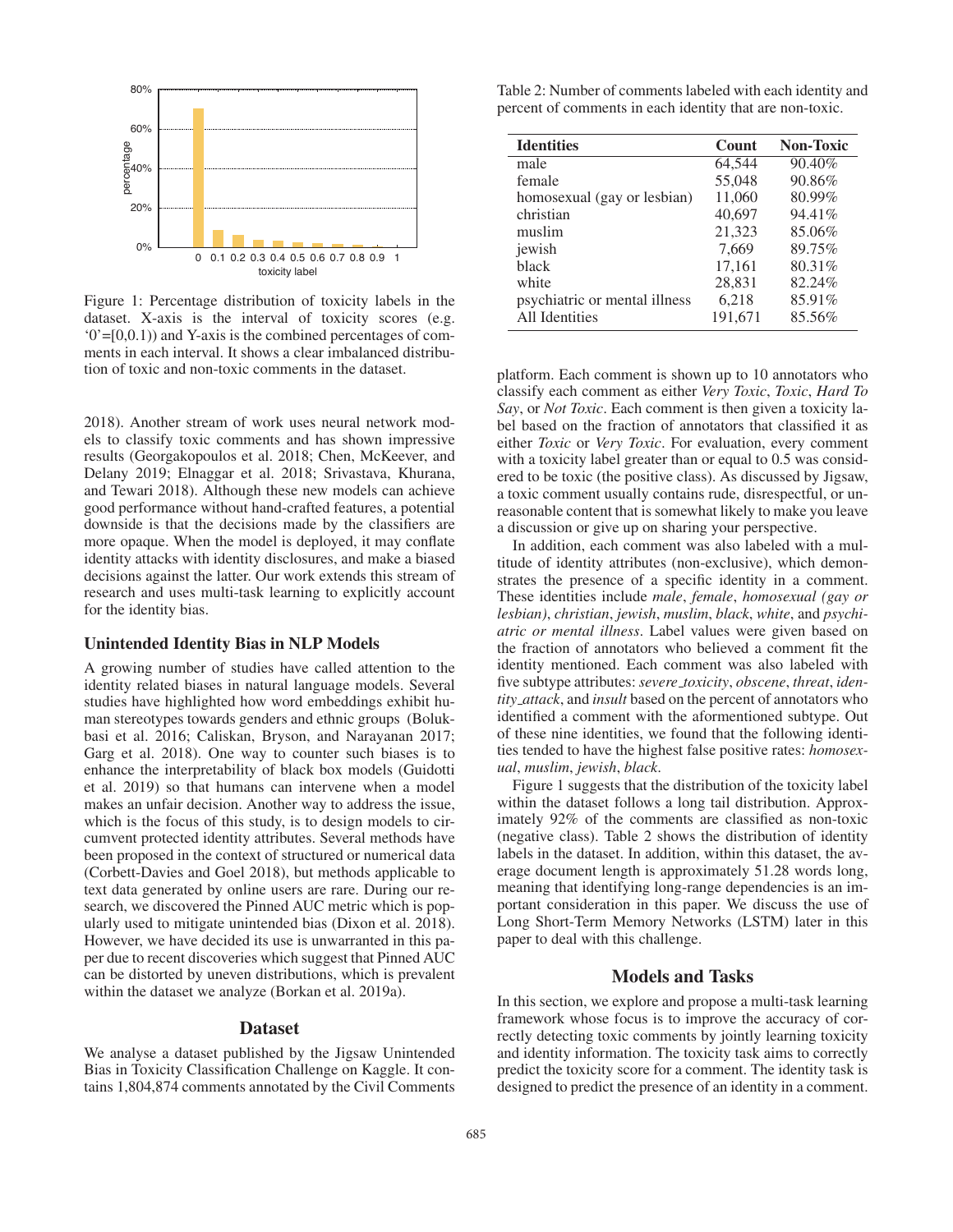These tasks work jointly to reduce the model bias towards commonly attacked identities in Table 2.

Model The overview of the model is illustrated in Figure 2. The highlights of our model include an embedding layer, two Long Short-Term Memory Network (LSTM) layers, an attention mechanism, and a custom loss function. Our multi-task learning model utilizes deep sharing to jointly learn the toxicity and identity tasks which allows us to exploit the commonalities and differences between tasks. The embedding layer allows our model to gain a better understanding of the semantics encoded within each word. The LSTM layers and attention mechanism work together to capture long-range and hidden-state dependencies, form a complete understanding of the entire document by parsing individual words, and pay specific attention to words that are relevant to each task. Finally, the custom-weighted loss function allows our model to place extra focus on learning to mitigate unintended bias, rather than simply increasing the ROC-AUC score for the entire test set. We are one of the first to implement a multi-task learning model that makes use of all of these components specifically to investigate the mitigation of unintended bias. Each of these elements is explored in more detail below.

Embedding & LSTM layers Each word in a sentence is converted to a word embedding vector of dimension D which concatenates two parts: 1) pre-generated embeddings from the global vectors for word representation (Pennington, Socher, and Manning 2014) and 2) pre-generated embeddings from the vectors provided by FastText (Joulin et al. 2016). Assuming there are  $N$  total comments in the training dataset, each comment example has  $M$  words ( $M = max$ length) and is represented as  $\mathbf{s} = [\mathbf{x}_1, ..., \mathbf{x}_M]$ . Each comment is associated with a toxicity label  $y$  and a set of identity labels  $y^1, ..., y^K$  (K = number of identity labels). Each word  $\mathbf{x}_m \in \mathbb{R}^D$  is represented by an embedding vector. Then we apply a bi-directional recurrent neural network (e.g. LSTM), a forward LSTM and a backward LSTM, to the sentence **s**. We obtain the hidden state  $h_m$  for each word  $x_m$  by concatenating the forward hidden state  $\overrightarrow{h}_m$  and the backward hidden state  $\overleftarrow{\mathbf{h}}_m$ .

Attention Attention mechanisms have shown to produce state-of-the-art results in many natural language processing tasks such as machine translation (Bahdanau, Cho, and Bengio 2015) when combined with neural word embeddings. In this paper, we explore a feed-forward attention mechanism (Raffel and Ellis 2016) on the bidirectional LSTM to "memorize" the influence of each hidden state:

$$
a_m = \frac{\exp(\tanh(\mathbf{W}_a \mathbf{h}_m))}{\sum_{j=1}^M \exp(\tanh(\mathbf{W}_a \mathbf{h}_j))},
$$
(1)

$$
\mathbf{h} = \sum_{m} a_{m} \mathbf{h}_{m},\tag{2}
$$

where  $a_m$  measures the importance of current word m and  $W_a$  is the weight parameter to be learned. Then two fully



Figure 2: An overview of the proposed MTL frameworks. 'FC' indicates a fully connected layer. Each label on the top represents a task.

connected dense layers are applied on the hidden state of the sentence (comment) **h**. This attention mechanism will allow our model to directly access the entire sequence. Our model will pay more "attention" to the words that correlate with toxicity and identity labels. Thus it helps to avoid classifying these comments without a deeper and more meaningful understanding of each document.

Multi-Task Learning Rather than learning each task individually, learning multiple tasks simultaneously has been theoretically and empirically proven to improve prediction performance (Caruana 1993). Multi-task learning works the best when multiple tasks are related in some shape or form (Argyriou, Evgeniou, and Pontil 2007). In order to reduce unintended model bias, we take advantage of multitask learning to model related tasks and capture their internal patterns. For instance, when predicting the toxic comment "gay people are gross and universally hated", the toxicity task will focus on the toxic elements "gross and universally hated" while the identity task will identify the trigger word "gay" in the comment. We expect involving identity tasks will reduce model bias by mitigating the confusion between identity and toxicity in predictions. Our model will utilize hard-parameter sharing as specified in (Ruder 2017) which prevents the model from overfitting and allows for more opportunities to share information between the toxicity and identity classifications.

Prediction As shown in Figure 2, for different tasks, we share the same structure of the network till the last output layer. The predictions for toxic label  $\hat{y}$  and identity labels  $\hat{y}^k(k = 1...K)$  are then modeled as below:

$$
\hat{y} = \sigma(\mathbf{w}_t^{\top} \mathbf{h}^f + b_t),\tag{3}
$$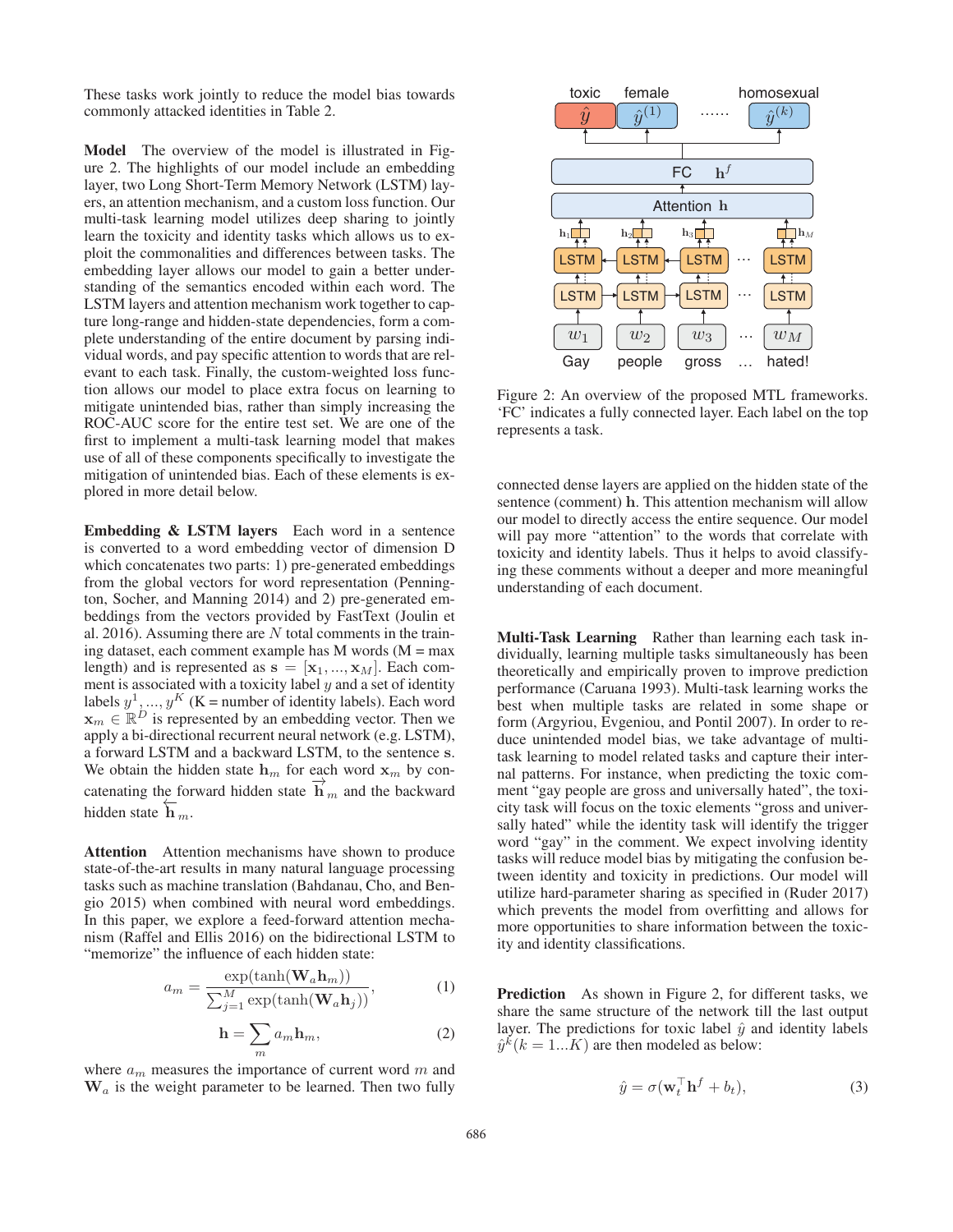$$
\hat{y}^k = \sigma(\mathbf{w}_k^\top \mathbf{h}^f + b_k), k = 1...K,\tag{4}
$$

where  $\mathbf{h}^f$  is the output from the dense layers. We have also evaluated different levels of sharing. For instance, another design is sharing the bi-directional LSTM layers among tasks but each task has its own fully connected layers. We observe that the best performance comes from the deep sharing mechanism as demonstrated as Eq. 3 and 4.

Model loss Finally, we design a weighted binary crossentropy (CE) loss for all the label estimates of training examples. Given that a comment can have multiple identity labels, a general cross-entropy is not used in this case:

$$
L = \sum_{n=1}^{N} \beta_n \left[ \alpha J_{\text{CE}}(\hat{y}_n, y_n) + (1 - \alpha) \sum_{k=1}^{K} J_{\text{CE}}(\hat{y}_n^k, y_n^k) \right].
$$
 (5)

We employ a weighted loss per example  $(\beta_n)$  and per task ( $\alpha$ ). By default,  $\beta_n = 1$ . If an example is a non-toxic example with identity information, its weight  $\beta_n = \beta_n \times c$  where c is a constant (e.g.  $c = 3$  in our experiments). The task weight  $\alpha \in [0, 1]$  is selected by a grid search in validation set. All model parameters are trained via back-propagation and optimized by the Adam algorithm (Kingma and Ba 2015) given its efficiency and ability to avoid overfitting.

## Experimental Study

The purpose of our experiment is to compare the performance of our multi-task learning model to other baseline models. The four types of baseline models used for comparison are: Logistic Regression, CNNs, LSTMs, and GRUs. Our hypothesis is that the multi-task learning model will be able to outperform the other baseline models in multiple categories, especially in those that measure unintended bias. In this experiment we focus on the toxicity task and the toxicity scores predicted by the model rather than the identity scores.

## Experiment Setup

Text preprocessing. Before the model training, we perform some basic preprocessing on the data. To convert the raw text to a usable format, we first tokenize the comments. Because comments vary in length, the max-length is defined as 220 words. Sequences that had less than 220 words are padded with zeroes. During the process of tokenization, each comment is stripped of certain punctuation marks but was not converted to lowercase.

Model-specific preprocessing. We also perform preprocessing specific to the multi-task learning model. Because only 405,130 out of 1,804,874 comments are annotated for each of the identities, we need to fill in the scores for the rest of the identities in order to employ an effective multitask model. To fill in the rest of the identities, we train a multi-class classifier on the ~400,000 training examples with the annotated identity scores to predict the identity scores for the remaining ˜1.4 million training examples. This multitask model employs the same architecture as the MTL model

that we discussed in the last section. However, we omit an attention layer from this model because we found that an attention layer does not significantly improve the accuracy of predicting the identities within a comment. The results from our MTL model is then fed into our multi-task learning model for prediction as shown in Figure 3.



Figure 3: Multi-task learning model with model-specific preprocessing for propagating identity labels.

Cross-Validation In our experiments, we perform K-fold  $(K=5)$  cross-validation on the dataset. In each fold, 80% of the data is set aside for training and 20% is used for validation, which translates into roughly 1.4 million and 400,000 comments respectively.

Model parameters and hyper-parameter settings We select  $\alpha$  (model loss eq.) by a grid search in our validation set and  $\alpha$  is chosen to be 0.6 with the best performance. We set the dimension of hidden states in the two bidirectional LSTM layers to be 256 and 512 for the two fully-connected layers. Rectified activation functions are applied to the fullyconnected layers and a sigmoid activation function is applied to the output layers. We also introduce a spatial dropout of 20% between the embedding and first bidirectional layer.

#### Comparison Methods (Baseline Models)

Each of the following baseline models was developed using the Keras framework. A significant portion of each of the following baseline models was adapted from existing works, albeit small changes in number and size of layers used.

- Logistic Regression Logistic Regression (Neter et al. 1996) has widely been used for binary classification tasks. For text classification tasks, documents are usually vectorized into bag-of-words (BoW) features (e.g. TF-IDF). As a comparison to dense vectors in deep learning models, our model applies a TF-IDF vectorizer to the raw comments and then passes it through a standard logistic regression model to obtain the final predictions.
- Convolutional Neural Networks Convolutional Neural Networks (LeCun et al. 1998) have proved to be very successful when it comes to sentence or character-level sentence classification (Kim 2014). CNNs have been known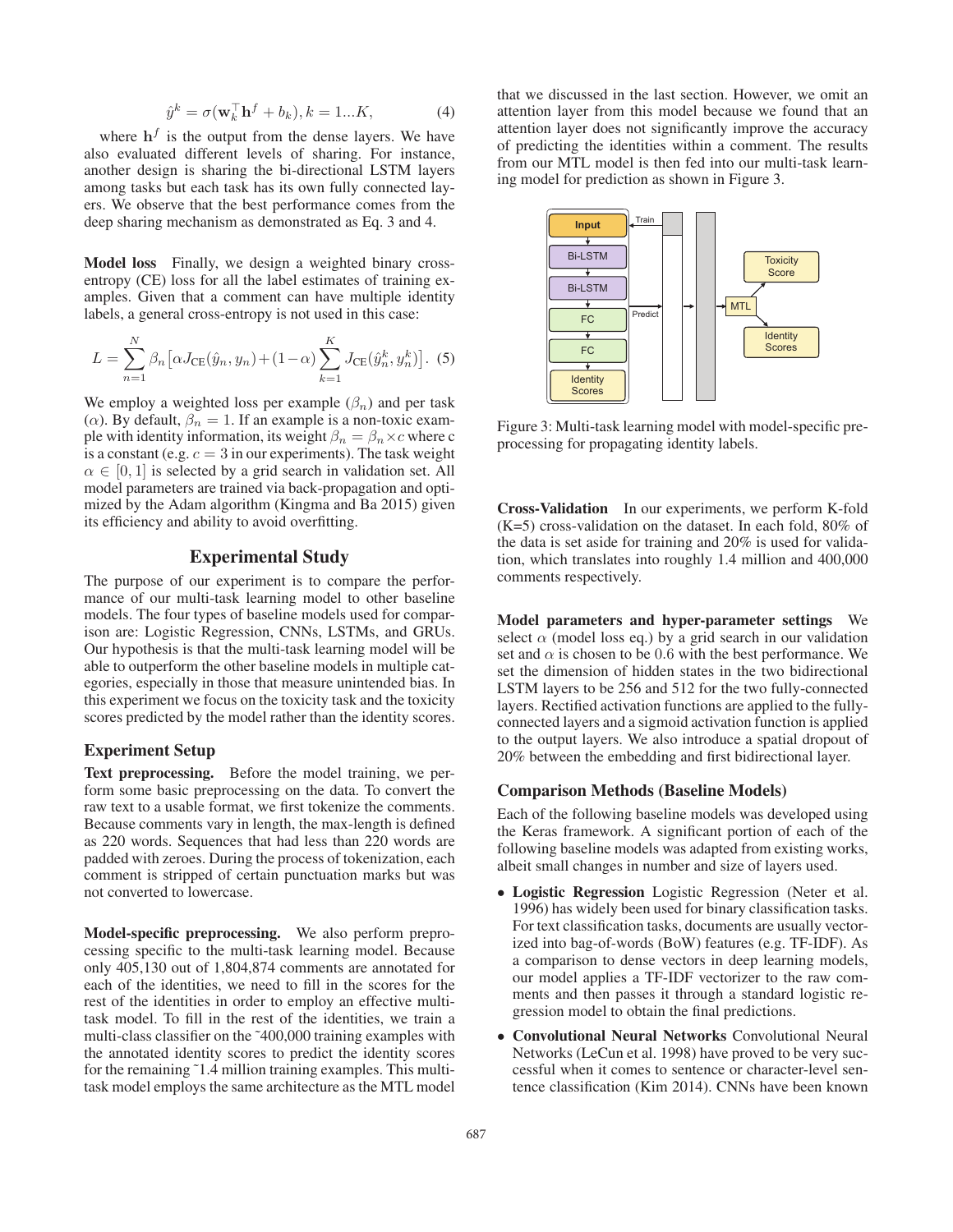to work better for datasets with a large amount of training examples and can work well for user-generated data, given its ability to deal with the "obfuscation of words" in comments and "detect specific combinations of features" in text classification. Our CNN model is adapted from the following paper (Georgakopoulos et al. 2018).

- Long Short-Term Memory Network LSTMs (Hochreiter and Schmidhuber 1997) were introduced primarily to overcome the problem of the vanishing gradient. As a variant of Recurrent Neural Networks (RNN), it has proven to have a better ability to learn long-range dependencies. In the Simple LSTM baseline model, we introduced a 20% spatial dropout. The input is passed through two LSTM layers of 256 units each. Afterwards, the input passes through two dense layers of 512 units each with a rectified linear activation function. Finally, we obtain a single output (toxicity score) by applying a sigmoid activation function to the final dense layer. The architecture for LSTMs and GRUs were adapted from the following paper (van Aken et al. 2018).
- Gated Recurrent Unit GRU (Chung et al. 2014) operates similarly to an LSTM but instead uses a reset and update gate, where the reset gate acts to forget the previous state and the update gate decides how much of the candidate activation to use in updating the cell state. Our GRU model is similar to the structure of our LSTM model, with the exception that only 128 units were used per GRU layer.
- Bidirectionality Introducing bidirectionality into a RNN can help a network learn from both past and future context (Schuster and Paliwal 1997). In this architecture, two layers of hidden nodes are introduced. In the second layer, the input is reversed and the sequence is passed backwards into the network. Within the scope of this task, understanding and learning from a sequence in both directions can lead to a more complex and more accurate understanding of the document. In this paper, we implement a Bidirectional LSTM and a Bidirectional GRU. They follow the same structures as the Simple LSTM and GRU specified in the previous paragraphs.
- MTL-Aux In addition to the baseline models, we developed another multi-task learning model for comparison. Instead of using the nine identity labels, MTL-Aux focuses on five alternate subtype toxicity attributes: *severe toxicity*, *obscene*, *threat*, *insult*, and *identity attack*. The model follows the exact same structure as MTL-attn but predicts the aforementioned five subtype outputs rather than the nine identity outputs.

#### Evaluation Metrics

For basic toxicity detection evaluation, we calculate the ROC-AUC, precision, recall, and F1-scores for the full test set. Predictions with toxicity scores that are greater than or equal to 0.5 are considered to be part of the positive (toxic) class and vice-versa.

Unintended bias evaluation metrics are introduced and specified by the Google Conversation AI Team in their paper (Borkan et al. 2019b). The Generalized Mean of Bias

AUCs metric was introduced by their Kaggle competition<sup>2</sup>. The following evaluation metrics are specifically crafted to accurately measure the reduction of unintended bias by a model. By restricting the test set, we get a better understanding of how each of the models perform within the scope of toxic comment detection and bias reduction.

- Subgroup AUC We restrict the test set to comments for which each identity label is positive. An ROC-AUC score is then calculated for each of the identity groups which is hereby called the Subgroup AUC. A low value indicates that the model does a bad job of distinguishing between toxic and non-toxic comments in the context of that specific identity (e.g. gay, muslim, black).
- BPSN (Background Positive, Subgroup Negative) AUC To calculate this metric, we restrict the test set to non-toxic comments that mention the identity and toxic comments that don't mention the identity. We obtain the BPSN AUC by getting the ROC-AUC score from this restricted test set. The main purpose of this metric is to measure the false positive rate of each model in the context of each specific identity. A higher BPSN AUC score means that a model is less likely to confuse non-toxic examples that mention the identity with toxic examples that do not, meaning that the model is able to mitigate biases towards a specific identity. BPSN AUC can be considered a stronger evaluation metric than Subgroup AUC because it tailors towards the specific focus of this paper: reduce the false positive rate towards certain identities.
- Generalized Mean of Bias AUCs One overall measure is calculated from the Subgroup AUCs using the following formula:  $M_p(m_s) = (\frac{1}{N} \sum_{s=1}^{N} m_s^p)$  where  $M_p$  is the p-th power-mean function,  $m<sub>s</sub>$  is the bias metric calculated for subgroup s, and  $N = 9$  which is the number of identity subgroups. We set  $p = -5$  as suggested in the competition. A low value indicates model bias toward one or more of the identities. This metric is essentially a average of all nine subgroup AUCs. This metric is hereby referred to as Generalized Mean AUC throughout the rest of the paper.

## Results & Empirical Analysis

#### Proposed Model: MTL-attention

The overall binary classification performance is summarized in Table 3. The MTL-attention model outperforms all other baseline models in Generalized Mean Bias AUC, suggesting that it was the most successful at accurately classifying comments with any of the aforementioned identities present. MTL-attention also outperformed all other models in recall, precision, and F1-score. This strongly suggests that learning tasks in parallel could be useful in forming a shared representation of the dataset, where what is learned for one task helps other tasks to be learned better. In addition, the inclusion of the attention layer and custom loss function enabled the model to pay closer attention to certain words and phrases that signaled the possibility of a false positive classification.

Our results are statistically significant when compared to the best baseline model. We conduct a Kolmorogov-Smirnov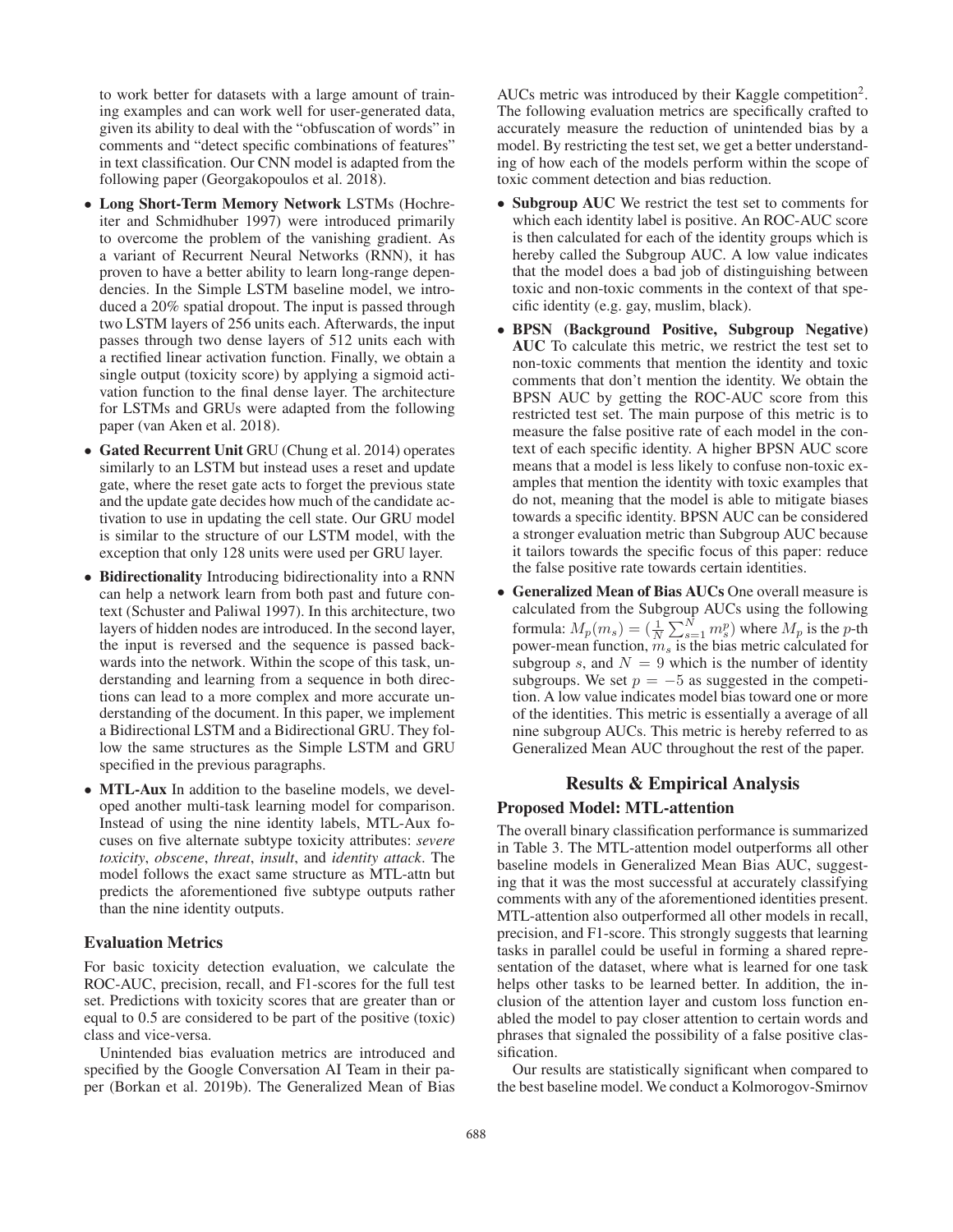Table 3: Binary classification performance of different methods on toxic comments. Bold face indicates the best result of each column and underlined the second-best. Codes are used in subsequent tables to refer to each of the models.

| <b>Model</b>              | <b>Generalized Mean AUC</b> | <b>AUC</b> | <b>Precision</b> | Recall  | <b>F1-Score</b> | Code           |
|---------------------------|-----------------------------|------------|------------------|---------|-----------------|----------------|
| Logistic Regression       | 0.8999                      | 0.9488     | 0.79             | 0.50    | 0.61            | LR             |
| <b>CNN</b>                | 0.9212                      | 0.9635     | 0.86             | 0.47    | 0.60            | <b>CNN</b>     |
| Simple LSTM               | 0.9267                      | 0.9662     | 0.85             | 0.50    | 0.63            | <b>LSTM</b>    |
| <b>Bidirectional LSTM</b> | 0.9316                      | 0.9694     | 0.83             | 0.55    | 0.66            | <b>Bi-LSTM</b> |
| Bidirectional LSTM & Attn | 0.9322                      | 0.9696     | 0.84             | 0.55    | 0.66            | Bi-LSTM-A      |
| Simple GRU                | 0.9284                      | 0.9676     | 0.83             | 0.54    | 0.65            | GRU            |
| <b>Bidirectional GRU</b>  | 0.9319                      | 0.9637     | 0.84             | 0.52    | 0.64            | <b>Bi-GRU</b>  |
| Bidirectional GRU & Attn  | 0.9325                      | 0.9697     | 0.84             | 0.53    | 0.66            | Bi-GRU-A       |
| MTL-Aux                   | 0.9317                      | 0.9693     | 0.86             | 0.53    | 0.65            | MTL-Aux        |
| MTL-attention             | $0.9407*$                   | 0.9709     | $0.88*$          | $0.59*$ | $0.71*$         | MTL-attn       |

 $*$  Identifies statistical significance ( $p < 0.05$ ) compared to best baseline model in the category.

test to evaluate the difference in means for non-Gaussian results. For Generalized Mean AUC, precision, recall, and F1-score, we found the p-value to be below 0.05 which implies that the improvement in performance between MTLattention and the best performing baseline model was statistically significant for these evaluation metrics. From these results, we conclude that our multi-task learning model introduces a low level of variance and is effective at reducing unintended model bias when compared to current state-ofthe-art models.

While an improvement of 0.8% in the Generalized Mean AUC may seem incremental, it is in fact significant when observing its effect on the rate of false positives. With approximately 191,671 comments being labeled as being associated with an identity and about 14.44% being non-toxic, we have 27,677 non-toxic comments that are associated with an identity. If the main improvement achieved by the multitask learning model was in reducing bias and the false positive rate (evidenced by an increase in precision), then a 0.8% improvement in Generalized Mean AUC can imply a significant improvement for non-toxic comments. This idea is further explored within the following Subgroup & BPSN AUC subsection.

## Baseline Models

The two best baseline models are Bi-LSTM-A and Bi-GRU-A with the highest Generalized Mean AUCs and the highest F1-scores. Bi-LSTM and Bi-GRU follow close behind, suggesting that an attention layer by itself does not contribute significantly to an improvement in model performance. MTL-Aux had comparable performance to Bi-LSTM, suggesting that multi-task learning with the five subtype attributes (*severe toxicity*, *obscene*, *threat*, *insult*, *identity attack*) does not serve to improve performance in the test set. This is understandable given that four subtypes are not significantly related to identity information and that *identity attack* does not recognize different identity groups.

CNN outperforms all other models in precision despite having the lowest overall F1-score. We believe the convolutional layer helps in capturing key local patterns with respect to the toxicity score. We also observe an extremely strong showing in performance from LSTMs and GRUs, which is primarily due to their ability to retain memory, helping solve problems related to long-range dependencies. Introducing bidirectionality to LSTMs and GRUs also offers a significant advantage in performance because the model has the access to the entire context of a comment by having it passed in forwards and backwards. It is, therefore, able to gain a better understanding of the entire document and able to parse individual words into coherent and understandable utterances. Logistic Regression has the lowest performance thus far, which can be explained by the sparse nature of a Bag-of-Words model and the disregard of the order of words in a sentence.

## Subgroup & BPSN AUCs

As show in Figures 4 and 5, MTL-attention significantly outperforms other models in both Subgroup AUC and BPSN AUC. The focus of this paper from the beginning has been to observe the ability of multi-task learning to mitigate bias for the following identities: *homosexual*, *black*, *muslim*, and *jewish*. In Figure 4, we observe a 3-5% increase in Subgroup AUC for each of the aforementioned categories when compared to the best baseline model and an average improvement of around 3%. The next best baseline models are generally equivalent in performance to each other, being the LSTM, GRU, and their bidirectional counterparts.

In the context of the BPSN AUC metric (Figure 5), significant improvements were also noted for the aforementioned identities. On average, the MTL-Attn model achieves an increased BPSN AUC performance of approximately 5-7%, suggesting it is able to considerably reduce the false positive rate by jointly learning the identity and toxicity tasks. Overall, the results show that our multi-task learning model was able to achieve its goal of improving performance for identities that are historically and empirically found to introduce bias into a model. This improvement in Subgroup AUC and BPSN AUC further solidifies that the improvement of 0.8% in the Generalized Mean AUC correlated primarily with a mitigation of unintended bias and the false positive rate for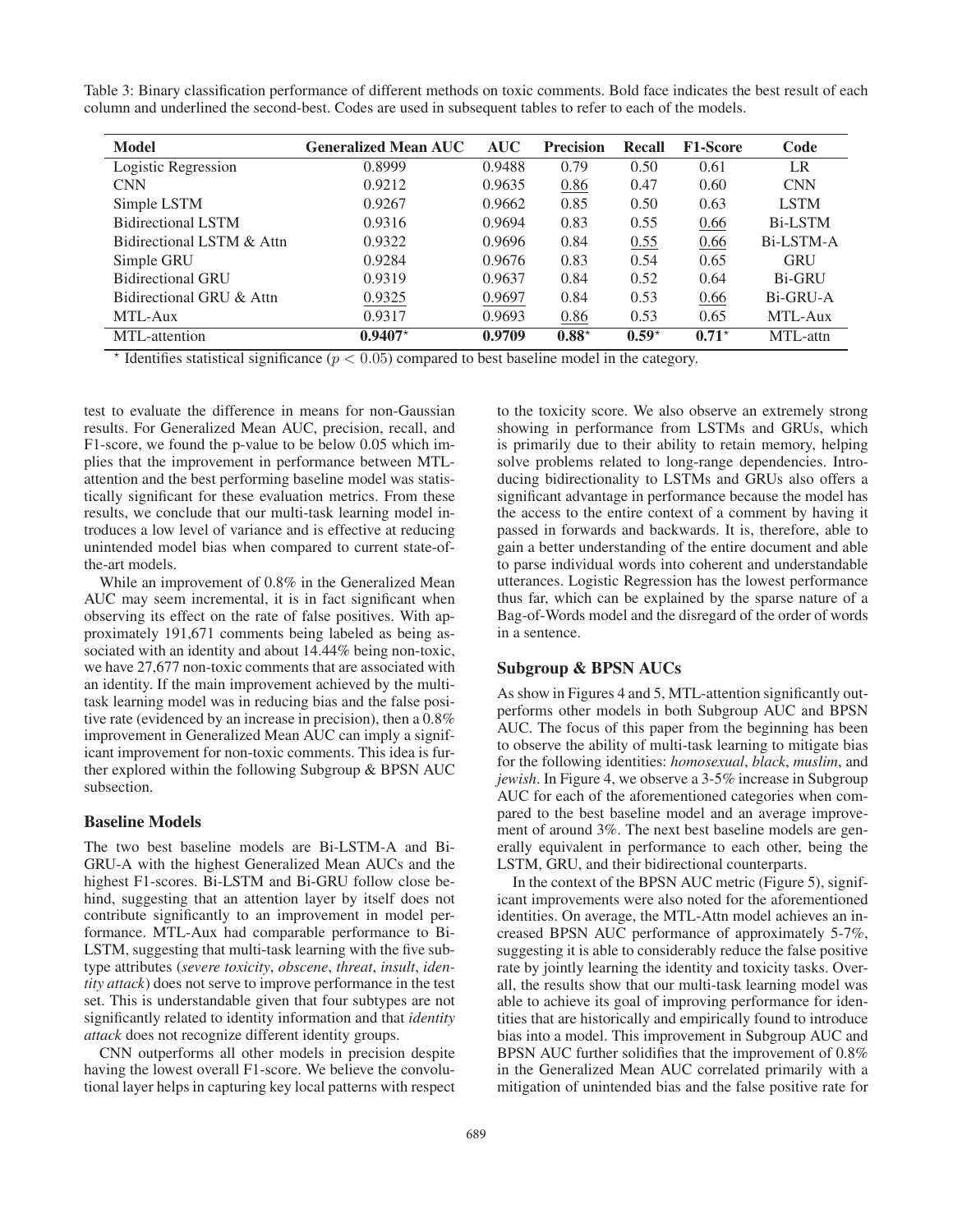

Figure 5: BPSN AUC

the aformentioned identities.

# Case Study: Comment Comparison

The main goal of this case study is to test our multi-task learning model on a variety of real-life comments that our model could encounter within online conversations on social media platforms. This experiment takes a look at the toxicity scores given individual toxic and non-toxic comments that make reference to certain identities. Two sets of templates with seven comments each are selected to simulate potential comments on social media platforms as shown in Table 4. We follow Dixon et al. (2018) to sample the first three comments in each template. The rest of the non-toxic comments were randomly sampled within the dataset for comments under 50 characters. The rest of the toxic comments were created to represent one of each of the five subtype attributes previously mentioned: *obscene*, *threat*, *sexually explicit*, and *insult*. For each set of templates (nontoxic and toxic),  $\langle$ Identity $\rangle$  is replaced by one of the following six keywords, meant to represent the identities defined in Table 2: *gay*, *lesbian*, *bisexual*, *muslim*, *jew*, *black*. Each comment is then tokenized and passed through each of the eight models specified below to obtain a toxicity score (seven toxicity scores for non-toxic templates and seven toxicity scores for toxic templates per model). We obtain toxicity scores from Google's Perspective API framework with the intention of comparing it with our multi-task learning and baseline models. An example of a comment that we use



Figure 6: Average prediction scores on non-toxic templates for each identity group.



Figure 7: Average prediction scores on toxic templates for each identity group.

to test model bias is "I am a gay person, ask me anything." If a model gives a high toxicity score for this comment, the model is potentially biased towards the gay identity. Models with lower average non-toxic scores are less likely to be biased towards a specific identity. However, we still want to observe high scores for toxic comments because low scores for toxic comments may indicate that models are unable to correctly distinguish between non-toxic and toxic comments and are simply "shifting the decision boundary."

As shown in Figures 6 and 7, we observe that multi-task learning models are able to distinguish very well between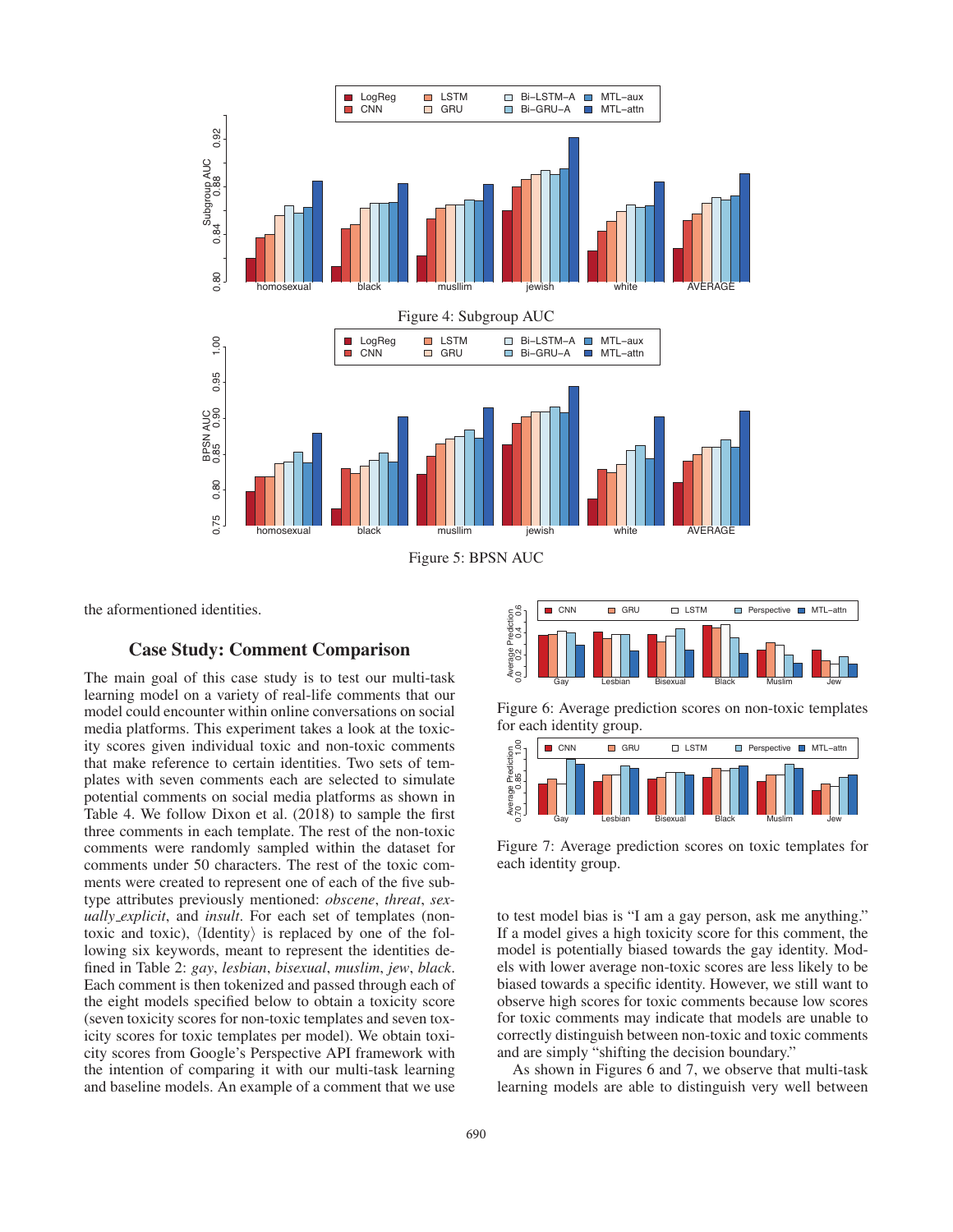Table 4: Templates of non-toxic and toxic comments with identity labels. (Comment Comparison Case Study)

| Non-Toxic templates $(-)$                                                            | Toxic templates $(+)$                                                                |
|--------------------------------------------------------------------------------------|--------------------------------------------------------------------------------------|
| $(1)$ . I am $\langle$ <i>Identity</i> $\rangle$                                     | (1). <i>I hate all <math>\langle</math> Identity</i> $\rangle$                       |
| (2). I am a $\langle$ Identity $\rangle$ person, ask me anything                     | (2). I am a $\langle$ Identity $\rangle$ person and I hate your guts and you<br>suck |
| (3). $\langle$ <i>Identity</i> $\rangle$ people are just like everyone else          | (3). $\langle$ <i>Identity</i> $\rangle$ people are gross and universally hated      |
| (4). I am friends with a $\langle$ Identity $\rangle$ person                         | (4). I disagree with you because you are $\langle$ Identity $\rangle$                |
| (5). Why should $\langle$ Identity $\rangle$ people be treated any differ-<br>ently? | (5). $F^{**}$ k all $\langle$ <i>Identity</i> $\rangle$ people!                      |
| (6). I hate when $\langle$ Identity $\rangle$ people are stereotyped                 | (6). $\langle$ <i>Identity</i> $\rangle$ <i>people are anti-god</i>                  |
| (7). I have no opinion on $\langle$ Identity $\rangle$ people                        | (7). I'm going to kill all $\langle$ Identity $\rangle$ people one day               |

toxic and non-toxic comments for each of the identities. We see that our proposed model is consistently able to predict low scores for non-toxic comments and high scores for toxic comments. Within the non-toxic comments, we see significant improvements between the baseline models (including Perspective API) and our multi-task learning model. On average, our model predicts 10% less toxicity for non-toxic comments that mention one of the aforementioned identities. For non-toxic comments, our model never predicts a toxicity score above 0.40 and, for toxic comments, it never predicts a score below 0.80. While Google's Perspective API does not misclassify any comments, it is important to note that their toxicity scores for gay, lesbian, and bisexual keywords are higher than expected. This suggests that there may be some bias towards these three identities which could potentially lead to problems in the future. The baseline models (CNN and LSTM) do not perform well, as evidenced by numerous misclassifications especially for the gay and black identities.

# Conclusion & Future Work

In this work, we present an attention-based multi-task learning approach to reduce unintended model biases towards commonly-attacked identities in the scope of toxic comment detection. The proposed model outperformed other models in terms of metrics that specifically measure unintended bias, while still being able to correctly identify and classify toxic comments. Through our research, we noted that our multi-task learning models significantly improved classification performance when the comments are related to the following identities: *homosexual*, *muslim*, *black*, and *jewish*. We also conducted a case study which demonstrated the robustness of our model and its ability to perform well within a variety of situations. Overall, the empirical results confirm our initial hypothesis that learning multiple related tasks simultaneously can bring advantages to reducing biases towards certain identities while improving the health of online conversations. However, the proposed method is limited in terms of semantic encoding abilities and the model is not flexible when new or hidden identities appear.

In the future, we plan to focus on a few directions: 1) Given the limited identity labels for comments, we will explore pre-trained models such as semi-supervised knowledge transfer models or BERT. 2) We will also investigate other hidden cultural bias in online toxic comments other than identities. 3) Most existing models focus on the prediction of toxic comments and identity group recognition. We will study interpretable machine learning methods to identity the trigger words or phrases for determining toxicity in a comment.

#### References

Argyriou, A.; Evgeniou, T.; and Pontil, M. 2007. Multi-task feature learning. In Schölkopf, B.; Platt, J. C.; and Hoffman, T., eds., *NeurIPS*. MIT Press. 41–48.

Badjatiya, P.; Gupta, S.; Gupta, M.; and Varma, V. 2017. Deep learning for hate speech detection in tweets. In *WWW'17 Companion*, 759–760.

Bahdanau, D.; Cho, K.; and Bengio, Y. 2015. Neural machine translation by jointly learning to align and translate. In *The 3rd International Conference on Learning Representations*.

Bolukbasi, T.; Chang, K.-W.; Zou, J. Y.; Saligrama, V.; and Kalai, A. T. 2016. Man is to computer programmer as woman is to homemaker? debiasing word embeddings. In *Advances in neural information processing systems*, 4349– 4357.

Borkan, D.; Dixon, L.; Li, J.; Sorensen, J. S.; Thain, N.; and Vasserman, L. 2019a. Limitations of pinned auc for measuring unintended bias. *ArXiv* abs/1903.02088.

Borkan, D.; Dixon, L.; Sorensen, J.; Thain, N.; and Vasserman, L. 2019b. Nuanced metrics for measuring unintended bias with real data for text classification. In *Companion Proceedings of The 2019 World Wide Web Conference*, 491– 500.

Caliskan, A.; Bryson, J. J.; and Narayanan, A. 2017. Semantics derived automatically from language corpora contain human-like biases. *Science* 356(6334):183–186.

Caruana, R. 1993. Multitask learning: A knowledge-based source of inductive bias. In *Proceedings of the Tenth International Conference on Machine Learning*, 41–48.

Caruana, R. 1998. *Multitask Learning*. 95–133.

Chen, H.; McKeever, S.; and Delany, S. J. 2019. The use of deep learning distributed representations in the identification of abusive text. In *Proceedings of the International AAAI Conference on Web and Social Media*, volume 13, 125–133.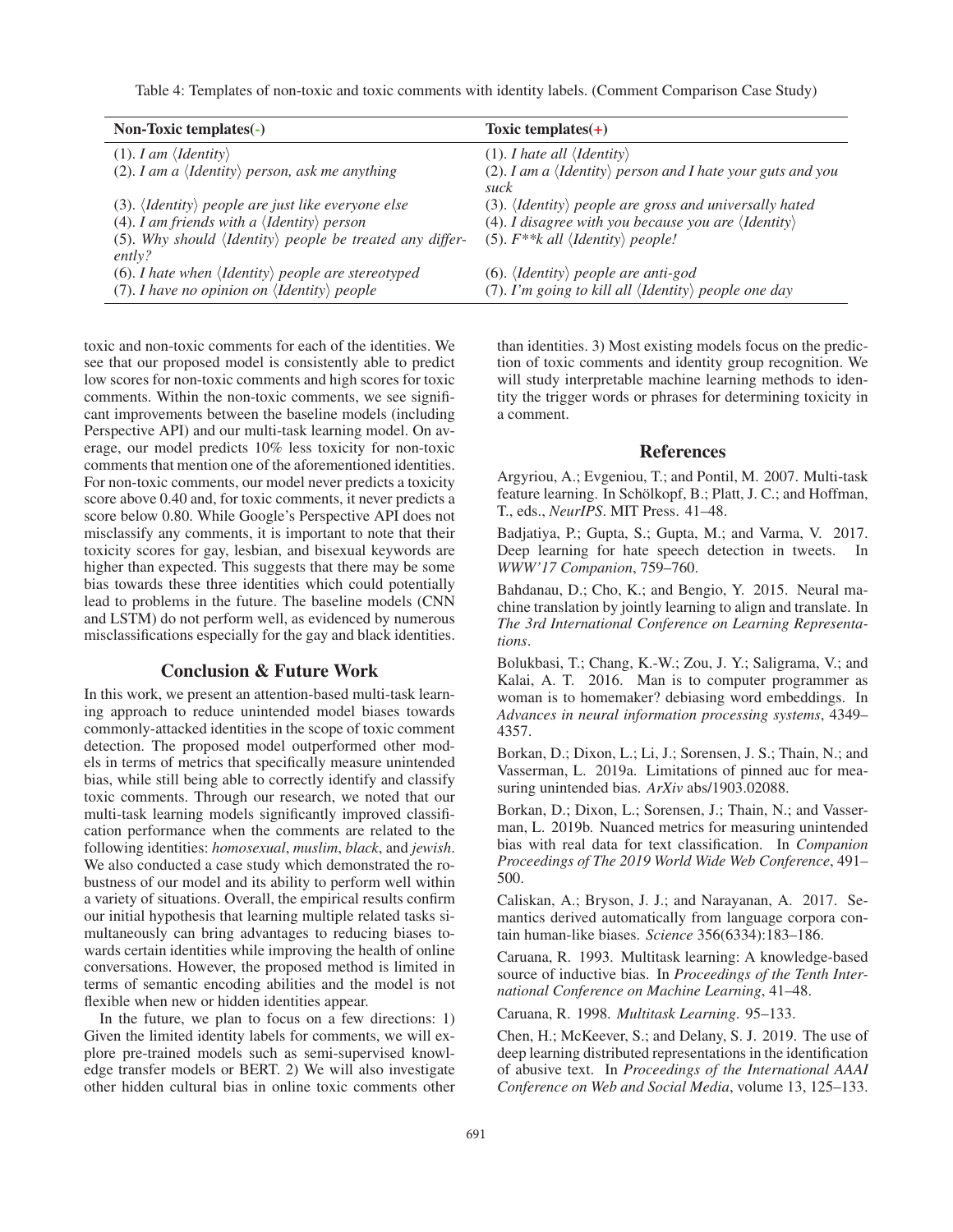Cheng, J.; Danescu-Niculescu-Mizil, C.; and Leskovec, J. 2015. Antisocial behavior in online discussion communities. In *Ninth International AAAI Conference on Web and Social Media*.

Chung, J.; Gulcehre, C.; Cho, K.; and Bengio, Y. 2014. Empirical evaluation of gated recurrent neural networks on sequence modeling. In *NIPS 2014 Workshop on Deep Learning, December 2014*.

Collobert, R., and Weston, J. 2008. A unified architecture for natural language processing: Deep neural networks with multitask learning. In *Proceedings of the 25th International Conference on Machine Learning*, 160–167.

Corbett-Davies, S., and Goel, S. 2018. The measure and mismeasure of fairness: A critical review of fair machine learning. *arXiv preprint arXiv:1808.00023*.

Davidson, T.; Warmsley, D.; Macy, M.; and Weber, I. 2017. Automated hate speech detection and the problem of offensive language. In *Eleventh international aaai conference on web and social media*.

Davidson, T.; Bhattacharya, D.; and Weber, I. 2019. Racial bias in hate speech and abusive language detection datasets. In *Proceedings of the Third Workshop on Abusive Language Online*, 25–35. Florence, Italy: Association for Computational Linguistics.

Deng, L.; Hinton, G.; and Kingsbury, B. 2013. New types of deep neural network learning for speech recognition and related applications: an overview. In *2013 IEEE International Conference on Acoustics, Speech and Signal Processing*, 8599–8603.

Dietterich, T. G. 2000. Ensemble methods in machine learning. In *Proceedings of the First International Workshop on Multiple Classifier Systems*, MCS '00, 1–15. London, UK, UK: Springer-Verlag.

Dixon, L.; Li, J.; Sorensen, J.; Thain, N.; and Vasserman, L. 2018. Measuring and mitigating unintended bias in text classification. In *Proceedings of the 2018 AAAI/ACM Conference on AI, Ethics, and Society*, AIES '18, 67–73. New York, NY, USA: ACM.

Duong, L.; Cohn, T.; Bird, S.; and Cook, P. 2015. Low resource dependency parsing: Cross-lingual parameter sharing in a neural network parser. In *Proceedings of the 53rd Annual Meeting of the Association for Computational Linguistics and the 7th International Joint Conference on Natural Language Processing*, 845–850.

Elnaggar, A.; Waltl, B.; Glaser, I.; Landthaler, J.; Scepankova, E.; and Matthes, F. 2018. Stop illegal comments: A multi-task deep learning approach. In *Proceedings of the 2018 Artificial Intelligence and Cloud Computing Conference*, 41–47.

Garg, N.; Schiebinger, L.; Jurafsky, D.; and Zou, J. 2018. Word embeddings quantify 100 years of gender and ethnic stereotypes. *Proceedings of the National Academy of Sciences* 115(16):E3635–E3644.

Georgakopoulos, S. V.; Tasoulis, S. K.; Vrahatis, A. G.; and Plagianakos, V. P. 2018. Convolutional neural networks for toxic comment classification. In *Proceedings of the 10th* *Hellenic Conference on Artificial Intelligence*, SETN '18, 35:1–35:6. New York, NY, USA: ACM.

Ghosh, D.; Fabbri, A. R.; and Muresan, S. 2018. Sarcasm analysis using conversation context. *Computational Linguistics* 44(4):755–792.

Guidotti, R.; Monreale, A.; Ruggieri, S.; Turini, F.; Giannotti, F.; and Pedreschi, D. 2019. A survey of methods for explaining black box models. *ACM computing surveys (CSUR)* 51(5):93.

Hochreiter, S., and Schmidhuber, J. 1997. Long short-term memory. *Neural Comput.* 9(8):1735–1780.

Joulin, A.; Grave, E.; Bojanowski, P.; and Mikolov, T. 2016. Bag of tricks for efficient text classification. *arXiv preprint arXiv:1607.01759*.

Kim, Y. 2014. Convolutional neural networks for sentence classification. In *Proceedings of the 2014 Conference on Empirical Methods in Natural Language Processing (EMNLP)*, 1746–1751. Doha, Qatar: Association for Computational Linguistics.

Kingma, D. P., and Ba, J. 2015. Adam: A method for stochastic optimization. In *Proceedings of the 2015 International Conference on Learning Representations*.

LeCun, Y.; Bottou, L.; Bengio, Y.; and Haffner, P. 1998. Gradient-based learning applied to document recognition. *Proceedings of the IEEE* 86(11):2278–2324.

Liang, D., and Shu, Y. 2017. Deep automated multi-task learning. In *Proceedings of the Eighth International Joint Conference on Natural Language Processing*, 55–60.

Long, M.; Cao, Z.; Wang, J.; and Yu, P. S. 2017. Learning multiple tasks with multilinear relationship networks. In *Proceedings of the 31st International Conference on Neural Information Processing Systems*, 1593–1602.

Mishra, P.; Del Tredici, M.; Yannakoudakis, H.; and Shutova, E. 2018. Author profiling for abuse detection. In *Proceedings of the 27th International Conference on Computational Linguistics*, 1088–1098.

Misra, I.; Shrivastava, A.; Gupta, A.; and Hebert, M. 2016. Cross-stitch networks for multi-task learning. In *Proceedings of the IEEE Conference on Computer Vision and Pattern Recognition*, 3994–4003.

Neter, J.; Kutner, M. H.; Nachtsheim, C. J.; and Wasserman, W. 1996. *Applied linear statistical models*, volume 4. Irwin Chicago.

Noever, D. 2018. Machine learning suites for online toxicity detection. *ArXiv* abs/1810.01869.

Pennington, J.; Socher, R.; and Manning, C. D. 2014. Glove: Global vectors for word representation. In *Empirical Methods in Natural Language Processing (EMNLP)*, 1532–1543.

Raffel, C., and Ellis, D. 2016. Feed-forward networks with attention can solve some long-term memory problems.

Ramsundar, B.; Kearnes, S. M.; Riley, P.; Webster, D.; Konerding, D. E.; and Pande, V. S. 2015. Massively multitask networks for drug discovery. *ArXiv* abs/1502.02072.

Ruder, S. 2017. An overview of multi-task learning in deep neural networks. *ArXiv* abs/1706.05098.